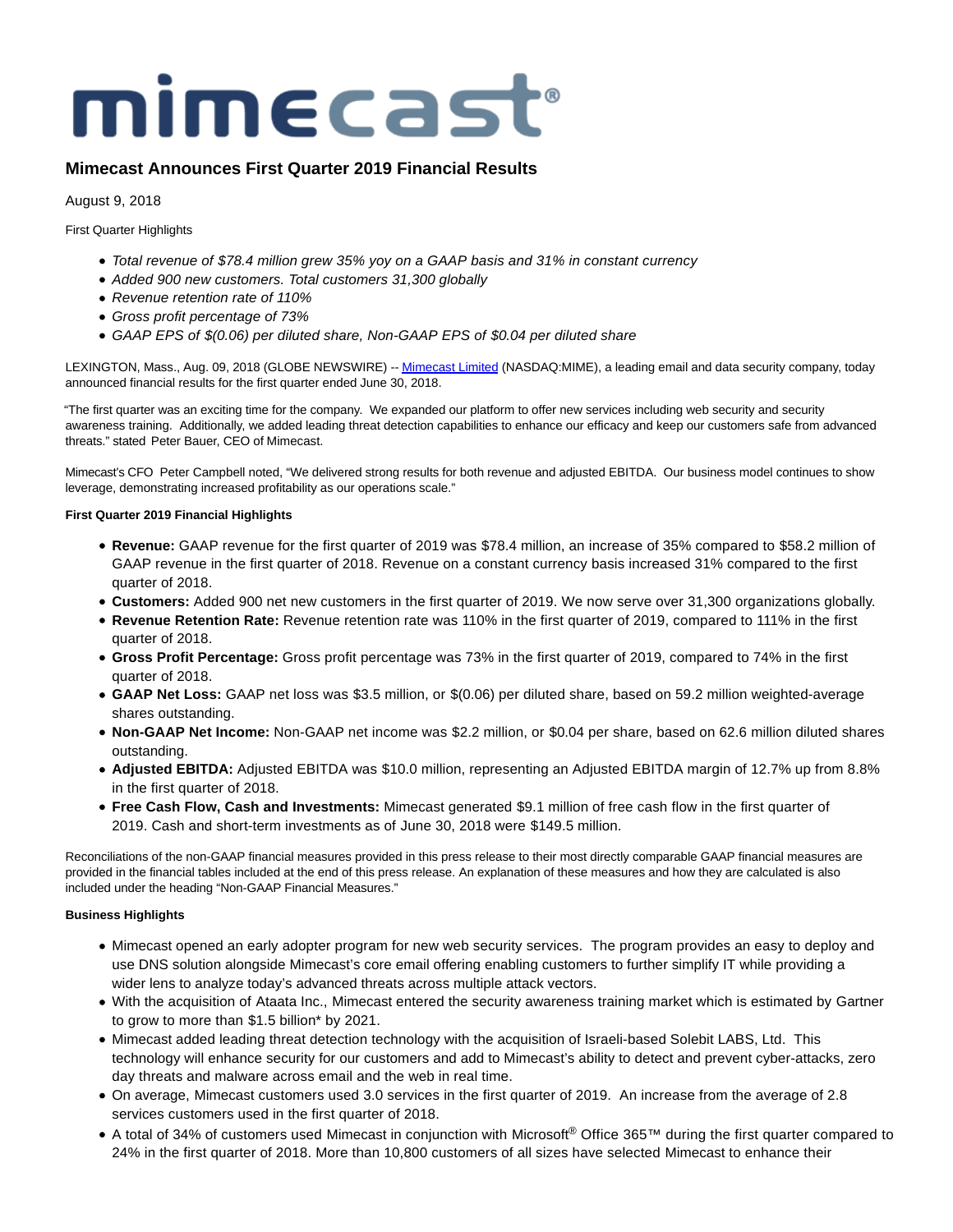security, archive their data, and to provide uptime assurance for their Office 365 investments.

### **Business Outlook**

Mimecast is providing guidance for the second quarter and fiscal year 2019.

### **Second Quarter 2019 Guidance:**

For the second quarter of 2019, constant currency revenue growth is expected to be in the range of 28% to 29% and revenue is expected to be in the range of \$80.4 million to \$81.2 million. Our guidance is based on exchange rates as of July 31, 2018 and includes an estimated negative impact of \$0.2 million resulting from the strengthening of the U.S. dollar compared to the prior year. Adjusted EBITDA for the second quarter is expected to be in the range of \$9.6 million to \$10.6 million.

### **Fiscal Year 2019 Guidance:**

For the full year 2019, revenue is expected to be in the range of \$329.0 million to \$335.9 million or 26% to 29% revenue growth in constant currency. Foreign exchange rate fluctuations are negatively impacting this guidance by an estimated \$1.2 million. Adjusted EBITDA is expected to be in the range of \$47.7 million to \$49.7 million.

GAAP net loss is the most comparable GAAP measure to Adjusted EBITDA. Adjusted EBITDA differs from GAAP net loss in that it excludes depreciation, amortization, disposals and impairments of long-lived assets, acquisition-related expenses, share-based compensation expense, restructuring expense, interest income and interest expense, the provision for income taxes and foreign exchange (expense) income and includes rent paid in the period related to locations which are accounted for as build-to-suit facilities. Mimecast is unable to predict with reasonable certainty the ultimate outcome of these exclusions without unreasonable effort. Therefore, Mimecast has not provided guidance for GAAP net loss or a reconciliation of forward-looking Adjusted EBITDA guidance to GAAP net loss.

### **Conference Call and Webcast Information**

Mimecast will host a conference call to discuss these financial results for investors and analysts at 4:30 pm EDT (UTC-05:00) on August 9, 2018. To access the conference call, dial (844) 402-0879 for the U.S. and Canada and (478) 219-0767 for international callers and enter conference ID# 4847708. The call will also be webcast live on the investor relations section of the Company's website [http://investors.mimecast.com.](https://www.globenewswire.com/Tracker?data=tuVtxIQvPA-dOCTHecOmRqYxjOXLa78ICtCuPFft44y6BIuRWdsM_2JVFq5mFeSykTEOtQbxymtiCs5u1QGHjeTsTc79vANT1PPm6Bm8DKndrXYQ2rLk3tE0tQxbpNZc) An audio replay of the call will be available two hours after the live call ends by dialing (855) 859-2056 for U.S. and Canada or (404) 537-3406 for international callers, and entering passcode ID# 4847708. In addition, an archive of the webcast will be available on the investor relations section of the company's website [http://investors.mimecast.com.](https://www.globenewswire.com/Tracker?data=tuVtxIQvPA-dOCTHecOmRqYxjOXLa78ICtCuPFft44yB2HwyDweAcO8RpUuYJQy5B4VqZq0YwBZz2KRZpFBLOPmlNii6ojsvCPxNoBq3ppU3sLH3SgOkOwbghwrti-dV)

**\*Gartner, Magic Quadrant for Security Awareness Computer-Based Training**, 26 October 2017, ("Growth projections for the next several years remain strong, with a Gartner forecast compound annual growth rate (CAGR) of 45% from 2016 to 2021, and revenue reaching over \$1.5 billion in 2021.")

## **About Mimecast Limited**

Mimecast Limited (NASDAQ:MIME) makes business email and data safer for more than 31,300 customers and millions of employees worldwide. Founded in 2003, the Company's next-generation cloud-based security, archiving and continuity services protect email, and deliver comprehensive email risk management in a single, fully-integrated subscription service. Mimecast reduces email risk and the complexity and cost of managing the array of point solutions traditionally used to protect email and its data. For customers that have migrated to cloud services like Microsoft® Office 365™, Mimecast mitigates single vendor exposure by strengthening security coverage, combating downtime and improving archiving.

Mimecast and the Mimecast logo are registered trademarks of Mimecast. All other third party trademarks and logos contained in this press release are the property of their respective owners.

### **Non-GAAP Financial Measures**

We have provided in this press release financial information that has not been prepared in accordance with GAAP. We use these non-GAAP financial measures internally in analyzing our financial results and believe they are useful to investors, as a supplement to GAAP measures, in evaluating our ongoing operational performance. We believe that the use of these non-GAAP financial measures provides an additional tool for investors to use in evaluating ongoing operating results and trends and in comparing our financial results with other companies in our industry, many of which present similar non-GAAP financial measures to investors.

Non-GAAP financial measures should not be considered in isolation from, or as a substitute for, financial information prepared in accordance with GAAP. Investors are encouraged to review the reconciliation of these non-GAAP financial measures to their most directly comparable GAAP financial measures provided in the financial statement tables included below in this press release.

Revenue Constant Currency Growth Rate. We believe revenue constant currency growth rate is a key indicator of our operating results. We calculate revenue constant currency growth rate by translating revenue from entities reporting in foreign currencies into U.S. dollars using the comparable foreign currency exchange rates from the prior fiscal period. To determine projected revenue growth rates on a constant currency basis for the second quarter and full year 2019, expected revenue from entities reporting in foreign currencies will be translated into U.S. dollars using the comparable prior year period's monthly average foreign currency exchange rates.

Adjusted EBITDA and Adjusted EBITDA margin. We believe that Adjusted EBITDA and Adjusted EBITDA margin are key indicators of our operating results. We define Adjusted EBITDA as net (loss) income, adjusted to exclude: depreciation, amortization, disposals and impairments of long-lived assets, acquisition-related expenses, share-based compensation expense, restructuring expense, interest income and interest expense, the provision for income taxes and foreign exchange (expense) income predominantly related to the elimination of intercompany balances and includes rent paid in the period related to locations which are accounted for as build-to-suit facilities. We define Adjusted EBITDA margin as Adjusted EBITDA over revenue in the period.

Non-GAAP net income. We define non-GAAP net income as net (loss) income less share-based compensation expense, amortization of acquired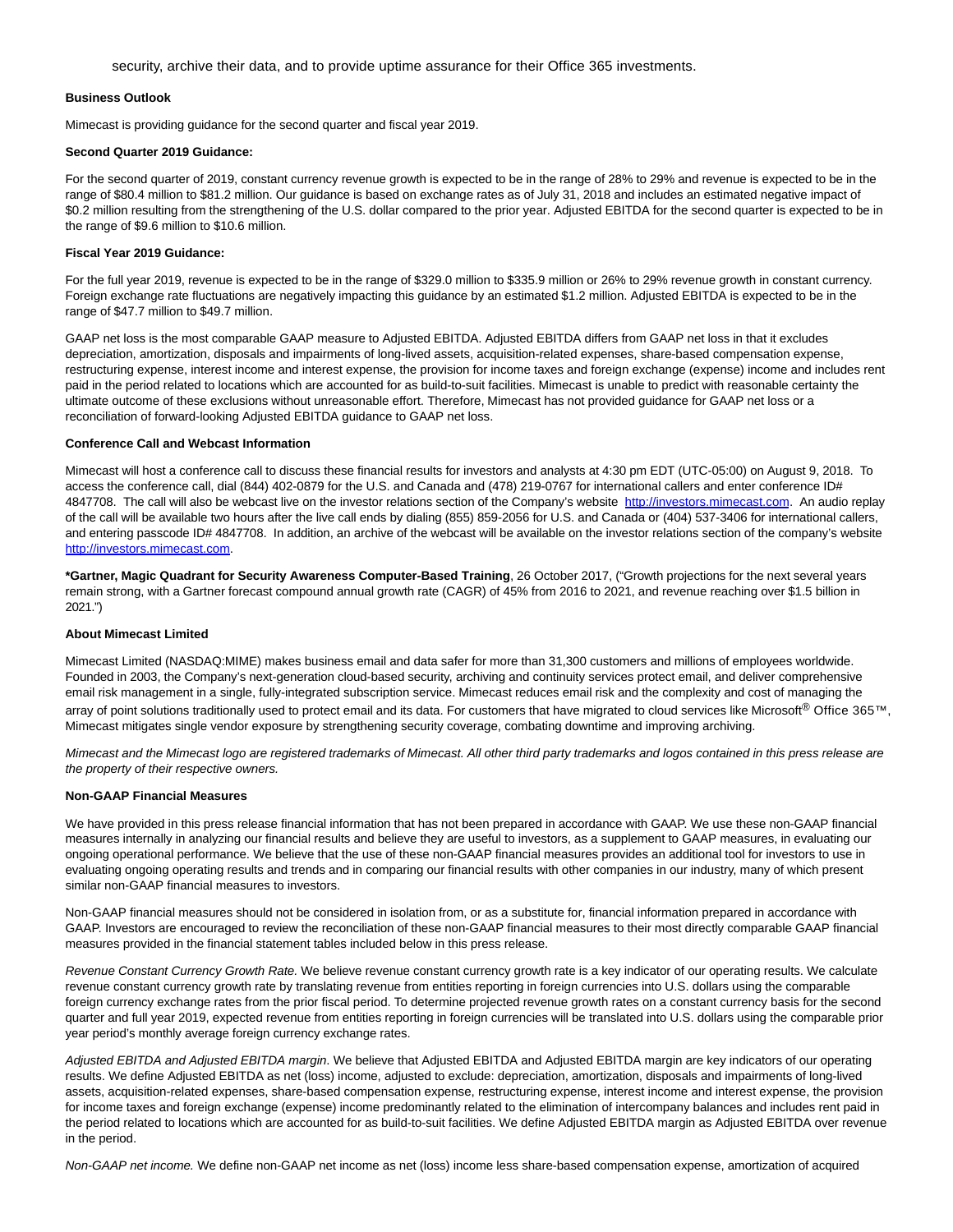intangible assets, impairment of long-lived assets, restructuring expenses, acquisition-related expenses and the income tax effect of non-GAAP adjustments. We consider this non-GAAP financial measure to be a useful metric for management and investors because it excludes the effect of share-based compensation expense, certain other "one-time" charges and related income tax effects so that our management and investors can compare our recurring core business net results over multiple periods. There are a number of limitations related to the use of non-GAAP net income versus net (loss) income calculated in accordance with GAAP. For example, as noted above, non-GAAP net income excludes share-based compensation expense, certain other "one-time" charges and related income tax effects. In addition, the components of the costs that we exclude in our calculation of non-GAAP net income may differ from the components that our peer companies exclude when they report their non-GAAP results of operations. Management compensates for these limitations by providing specific information regarding the GAAP amounts excluded from non-GAAP net income and evaluating non-GAAP net income together with net (loss) income calculated in accordance with GAAP.

Free cash flow. We define free cash flow as net cash provided by operating activities minus capital expenditures. We consider free cash flow to be a liquidity measure that provides useful information to management and investors about the amount of cash generated by the business that, after the acquisition of property, equipment and capitalized software, can be used for strategic opportunities, including investing in our business, and strengthening the balance sheet. Analysis of free cash flow facilitates management's comparisons of our operating results to competitors' operating results. A limitation of using free cash flow versus the GAAP measure of net cash provided by operating activities as a means for evaluating our company is that free cash flow does not represent the total increase or decrease in the cash balance from operations for the period because it excludes cash used for capital expenditures during the period. Management compensates for this limitation by providing information about our capital expenditures on the face of the cash flow statement and in the liquidity and capital resources discussion included in our annual and quarterly reports filed with the Securities and Exchange Commission.

### **Safe Harbor for Forward-Looking Statements**

Statements in this press release regarding management's future expectations, beliefs, intentions, goals, strategies, plans or prospects, including, without limitation, Mimecast's new service offerings, web security and security awareness training, and their future success, Mimecast's acquisition of Solebit Labs Ltd., Mimecast's profitability and scaling of operations, and Mimecast's future financial performance on both a GAAP and non-GAAP basis under the heading "Business Outlook" above, may constitute forward-looking statements within the meaning of the Private Securities Litigation Reform Act of 1995 and other federal securities laws. All statements, other than statements of historical fact, are statements that could be deemed forward-looking statements, including statements containing the words "predicts," "plan," "expects," "anticipates," "believes," "goal," "target," "estimate," "potential," "may," "might," "could," "see," "seek," "forecast," and similar words. Mimecast intends all such forward-looking statements to be covered by the safe harbor provisions for forward-looking statements contained in Section 21E of the Exchange Act and the Private Securities Litigation Reform Act of 1995. Such forward-looking statements involve known and unknown risks, uncertainties and other factors including those risks, uncertainties and factors detailed in Mimecast's filings with the Securities and Exchange Commission. As a result of such risks, uncertainties and factors, Mimecast's actual results may differ materially from any future results, performance or achievements discussed in or implied by the forwardlooking statements contained herein. Mimecast is providing the information in this press release as of this date and assumes no obligations to update the information included in this press release or revise any forward-looking statements, whether as a result of new information, future events or otherwise.

### **MIMECAST LIMITED**

### **CONDENSED CONSOLIDATED STATEMENTS OF OPERATIONS**

**(in thousands, except per share amounts)**

**(unaudited)**

|                                                         | Three months ended June 30, |          |  |      |          |  |
|---------------------------------------------------------|-----------------------------|----------|--|------|----------|--|
|                                                         |                             | 2018     |  | 2017 |          |  |
| Revenue                                                 |                             | 78,404   |  | \$   | 58,158   |  |
| Cost of revenue                                         |                             | 20,976   |  |      | 15,252   |  |
| Gross profit                                            |                             | 57,428   |  |      | 42,906   |  |
| Operating expenses                                      |                             |          |  |      |          |  |
| Research and development                                |                             | 13,100   |  |      | 7,921    |  |
| Sales and marketing                                     |                             | 34,203   |  |      | 27,559   |  |
| General and administrative                              |                             | 12,214   |  |      | 8,537    |  |
| Total operating expenses                                |                             | 59,517   |  |      | 44,017   |  |
| Loss from operations                                    |                             | (2,089)  |  |      | (1, 111) |  |
| Other income (expense)                                  |                             |          |  |      |          |  |
| Interest income                                         |                             | 444      |  |      | 239      |  |
| Interest expense                                        |                             | (527)    |  |      | (31)     |  |
| Foreign exchange expense and other, net                 |                             | (441)    |  |      | (540)    |  |
| Total other income (expense), net                       |                             | (524)    |  |      | (332)    |  |
| Loss before income taxes                                |                             | (2,613)  |  |      | (1, 443) |  |
| Provision for income taxes                              |                             | 858      |  |      | 457      |  |
| Net loss                                                | \$                          | (3, 471) |  | \$   | (1,900)  |  |
| Net loss per ordinary share                             |                             |          |  |      |          |  |
| Basic and diluted                                       | \$                          | (0.06)   |  | \$   | (0.03)   |  |
| Weighted-average number of ordinary shares outstanding: |                             |          |  |      |          |  |
| Basic and diluted                                       |                             | 59,175   |  |      | 56,292   |  |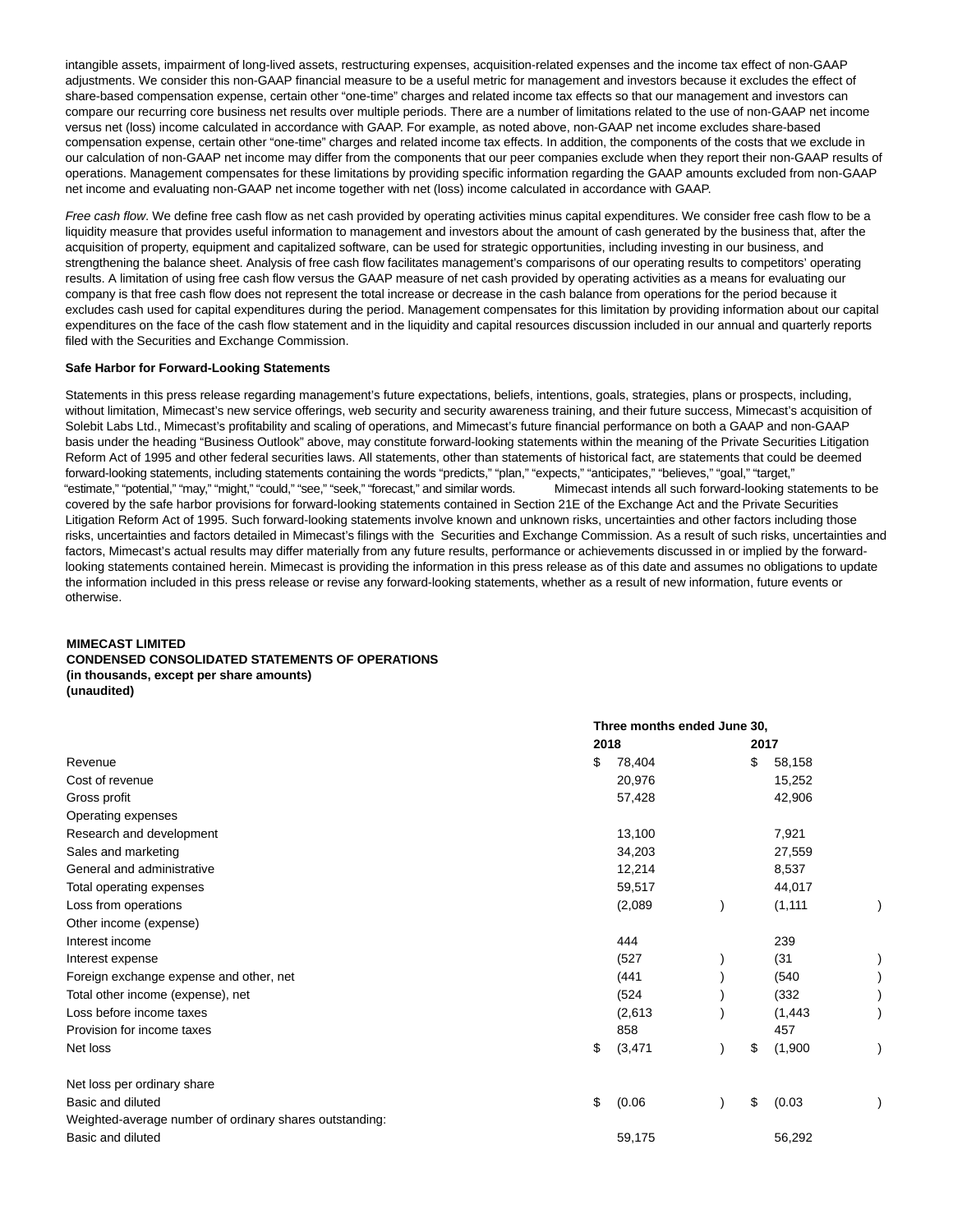# **MIMECAST LIMITED**

# **CONDENSED CONSOLIDATED BALANCE SHEETS (in thousands, except share and per share amounts) (unaudited)**

|                                                                                                                                                                                    | As of June 30,<br>2018 | As of March 31,<br>2018     |
|------------------------------------------------------------------------------------------------------------------------------------------------------------------------------------|------------------------|-----------------------------|
| Assets                                                                                                                                                                             |                        |                             |
| Current assets                                                                                                                                                                     |                        |                             |
| Cash and cash equivalents                                                                                                                                                          | \$107,530              | \$78,339                    |
| Short-term investments                                                                                                                                                             | 41,958                 | 58,871                      |
| Accounts receivable, net                                                                                                                                                           | 56,677                 | 65,392                      |
| Deferred contract costs, net                                                                                                                                                       | 5,530                  | $\equiv$                    |
| Prepaid expenses and other current assets                                                                                                                                          | 13,300                 | 15,302                      |
| <b>Total current assets</b>                                                                                                                                                        | 224,995                | 217,904                     |
| Property and equipment, net                                                                                                                                                        | 124,117                | 123,822                     |
| Intangible assets, net                                                                                                                                                             | 8,557                  | 9,819                       |
| Goodwill                                                                                                                                                                           | 5,602                  | 5,631                       |
| Deferred contract costs, net of current portion                                                                                                                                    | 19,817                 |                             |
| Other assets                                                                                                                                                                       | 1,463                  | 1,222                       |
| Total assets                                                                                                                                                                       | \$384,551              | \$358,398                   |
| Liabilities and shareholders' equity                                                                                                                                               |                        |                             |
| <b>Current liabilities</b>                                                                                                                                                         |                        |                             |
| Accounts payable                                                                                                                                                                   | \$4,530                | \$6,052                     |
| Accrued expenses and other current liabilities                                                                                                                                     | 33,145                 | 33,878                      |
| Deferred revenue                                                                                                                                                                   | 120,612                | 123,057                     |
| Current portion of capital lease obligations                                                                                                                                       | 1,154                  | 1,125                       |
| Total current liabilities                                                                                                                                                          | 159,441                | 164,112                     |
| Deferred revenue, net of current portion                                                                                                                                           | 12,002                 | 18,045                      |
| Long-term capital lease obligations                                                                                                                                                | 2,142                  | 2,390                       |
| Construction financing lease obligation                                                                                                                                            | 69,613                 | 67,205                      |
| Other non-current liabilities                                                                                                                                                      | 4,300                  | 4,954                       |
| <b>Total liabilities</b>                                                                                                                                                           | 247,498                | 256,706                     |
| Commitments and contingencies                                                                                                                                                      |                        |                             |
| Shareholders' equity                                                                                                                                                               |                        |                             |
| Ordinary shares, \$0.012 par value, 300,000,000 shares authorized; 59,599,656 and 58,949,644 shares issued<br>and outstanding as of June 30, 2018 and March 31, 2018, respectively | 715                    | 707                         |
| Additional paid-in capital                                                                                                                                                         | 223,891                | 212,839                     |
| Accumulated deficit                                                                                                                                                                | (80, 102)<br>$\lambda$ | (106, 507)<br>$\mathcal{C}$ |
| Accumulated other comprehensive loss                                                                                                                                               | (7, 451)               | $\mathcal{E}$<br>(5, 347)   |
| Total shareholders' equity                                                                                                                                                         | 137,053                | 101,692                     |
| Total liabilities and shareholders' equity                                                                                                                                         | \$384,551              | \$358,398                   |

**MIMECAST LIMITED CONDENSED CONSOLIDATED STATEMENTS OF CASH FLOWS (in thousands) (unaudited)**

|                             | Three months ended June 30, |           |  |
|-----------------------------|-----------------------------|-----------|--|
|                             | 2018                        | 2017      |  |
| <b>Operating activities</b> |                             |           |  |
| Net loss                    | \$ (3,471)                  | \$(1,900) |  |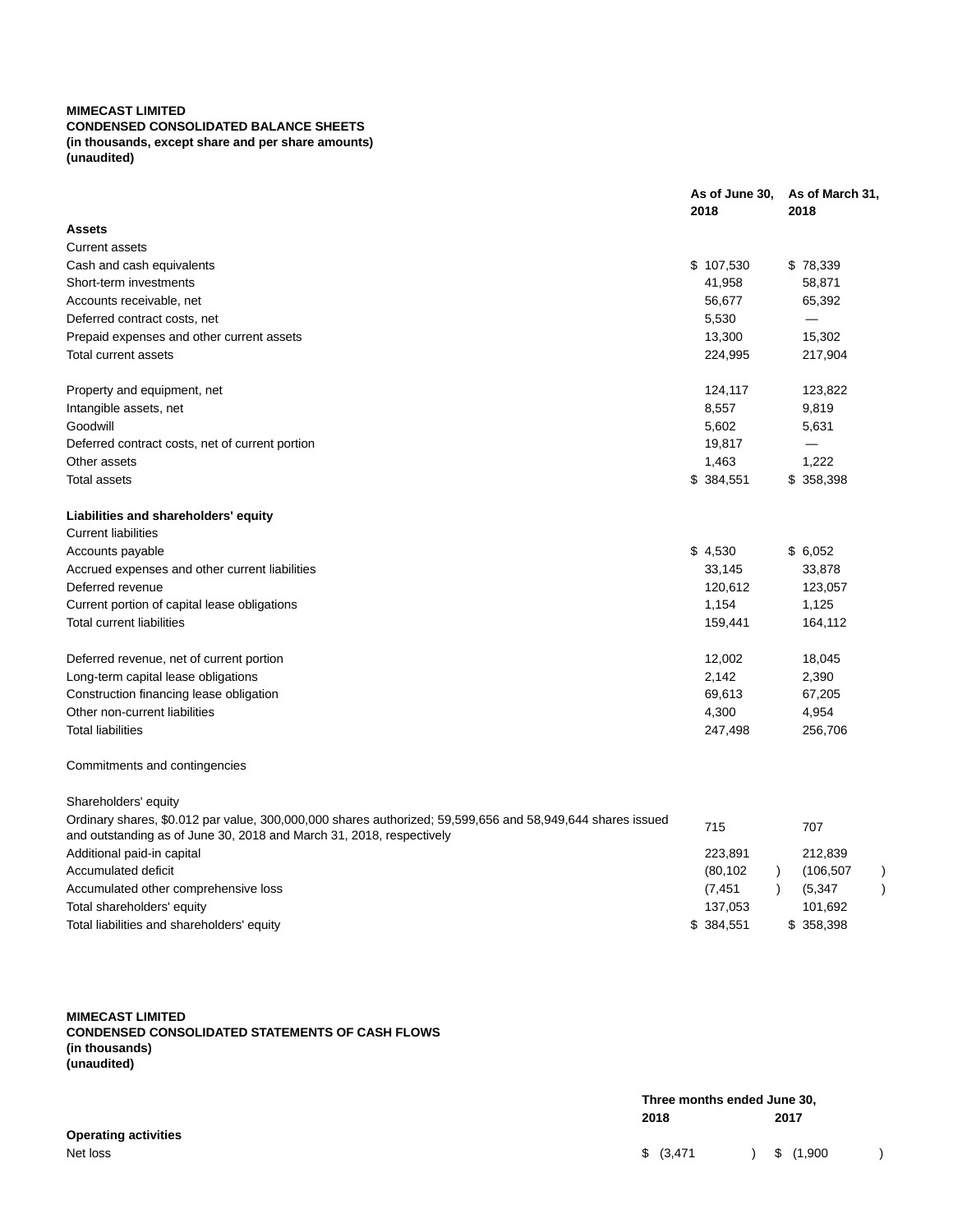| Adjustments to reconcile net loss to net cash provided by operating activities: |           |              |  |
|---------------------------------------------------------------------------------|-----------|--------------|--|
| Depreciation and amortization                                                   | 6,926     | 3,609        |  |
| Share-based compensation expense                                                | 5,181     | 2,646        |  |
| Amortization of deferred contract costs                                         | 1,386     |              |  |
| Other non-cash items                                                            | (19)      | 84           |  |
| Unrealized currency (gain) loss on foreign denominated transactions             | (111)     | 383          |  |
| Changes in assets and liabilities:                                              |           |              |  |
| Accounts receivable                                                             | 6,079     | 4,429        |  |
| Prepaid expenses and other current assets                                       | 1,569     | 436          |  |
| Deferred contract costs                                                         | (3,835)   |              |  |
| Other assets                                                                    | (98)      | (6           |  |
| Accounts payable                                                                | 108       | 1,276        |  |
| Deferred revenue                                                                | 2,521     | 2,244        |  |
| Accrued expenses and other liabilities                                          | 398       | (1, 563)     |  |
| Net cash provided by operating activities                                       | 16,634    | 11,638       |  |
| <b>Investing activities</b>                                                     |           |              |  |
| Purchases of investments                                                        |           | (15, 531)    |  |
| Maturities of investments                                                       | 17,000    | 15,500       |  |
| Purchases of property, equipment and capitalized software                       | (7, 575)  | (7,730)      |  |
| Net cash provided by (used in) investing activities                             | 9,425     | (7,761)      |  |
| <b>Financing activities</b>                                                     |           |              |  |
| Proceeds from issuance of ordinary shares                                       | 5,904     | 3,445        |  |
| Payments on debt                                                                |           | (533)        |  |
| Payments on capital lease obligations                                           | (203)     |              |  |
| Payments on construction financing lease obligation                             | (413)     |              |  |
| Net cash provided by financing activities                                       | 5,288     | 2,912        |  |
| Effect of foreign exchange rates on cash                                        | (2, 156)  | 881          |  |
| Net increase in cash and cash equivalents                                       | 29,191    | 7,670        |  |
| Cash and cash equivalents at beginning of period                                | 78,339    | 51,319       |  |
| Cash and cash equivalents at end of period                                      | \$107,530 | 58,989<br>\$ |  |

### **Key Performance Indicators**

In addition to traditional financial metrics, such as revenue and revenue growth trends, we monitor several other non-GAAP financial measures and non-financial metrics to help us evaluate growth trends, establish budgets, measure the effectiveness of our sales and marketing efforts and assess operational efficiencies. The key performance indicators that we monitor are as follows:

|                                           | Three months ended June 30, |                        |   |      |        |   |  |
|-------------------------------------------|-----------------------------|------------------------|---|------|--------|---|--|
|                                           | 2018                        |                        |   | 2017 |        |   |  |
|                                           |                             | (dollars in thousands) |   |      |        |   |  |
| Revenue constant currency growth rate (1) |                             | 31                     | % |      | 43     | % |  |
| Revenue retention rate (2)                |                             | 110                    | % |      | 111    | % |  |
| Total customers (3)                       |                             | 31,300                 |   |      | 27,300 |   |  |
| Gross profit percentage                   |                             | 73                     | % |      | 74     | % |  |
| Adjusted EBITDA (1)                       |                             | 9.958                  |   |      | 5.144  |   |  |

(1) Adjusted EBITDA and revenue constant currency growth rates are non-GAAP measures. For a reconciliation of Adjusted EBITDA and revenue constant currency growth rates to the nearest comparable GAAP measures, see "Reconciliation of Non-GAAP Financial Measures" below.

(2) We calculate our revenue retention rate by annualizing constant currency revenue recorded on the last day of the measurement period for only those customers in place throughout the entire measurement period. We include add-on, or upsell, revenue from additional employees and services purchased by existing customers. We divide the result by revenue on a constant currency basis on the first day of the measurement period for all customers in place at the beginning of the measurement period. The measurement period is the trailing twelve months. The revenue on a constant currency basis is based on the average exchange rates in effect during the respective period.

(3) Reflects the customer count on the last day of the period rounded to the nearest hundred customers. We define a customer as an entity with an active subscription contract as of the measurement date. A customer is typically a parent company or, in a few cases, a significant subsidiary that works with us directly.

# **Reconciliation of Non-GAAP Financial Measures**

**The following table presents a reconciliation of revenue growth rate, as reported to revenue constant currency growth rate:**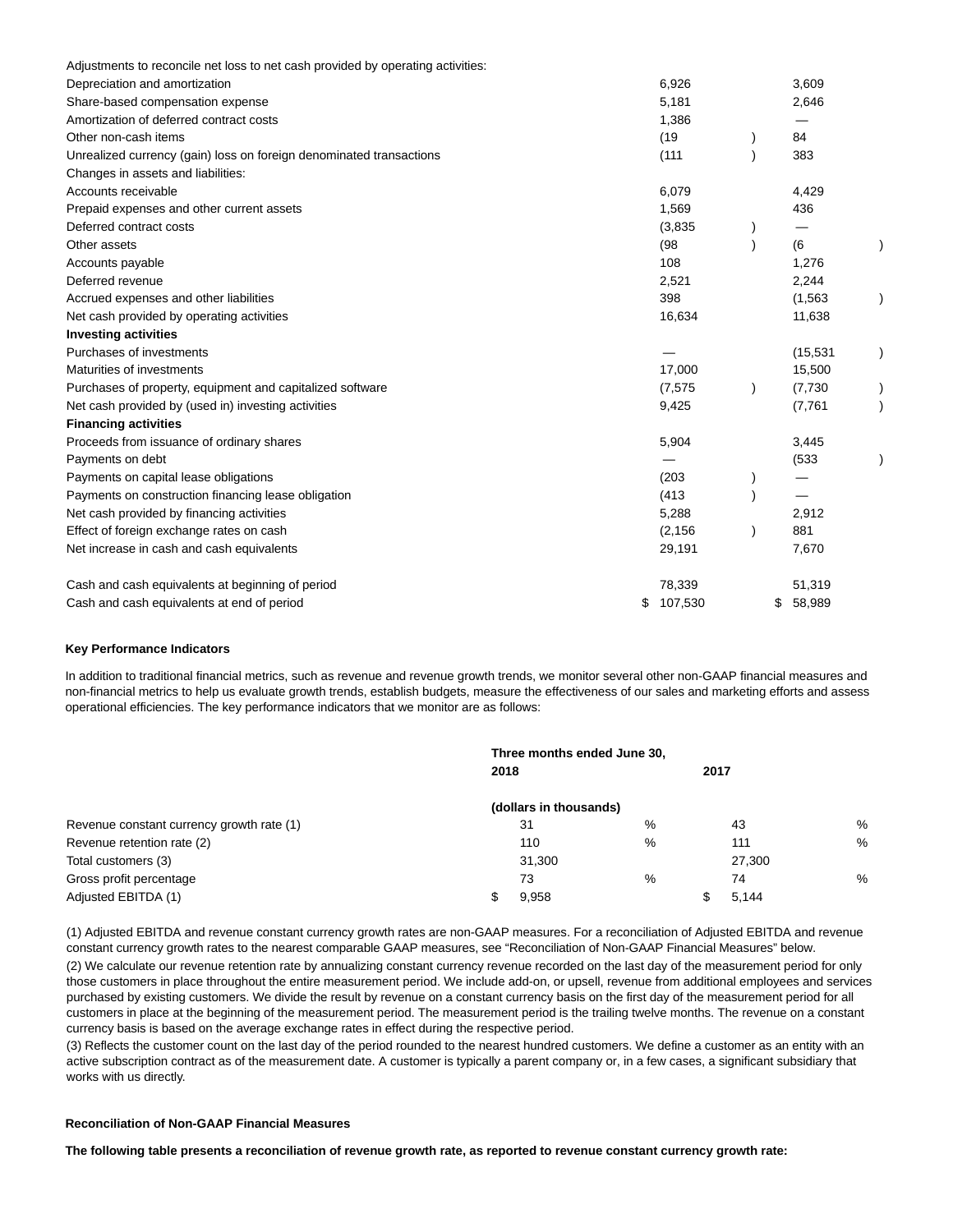| Three months ended June 30, |               |                        |               |  |  |  |
|-----------------------------|---------------|------------------------|---------------|--|--|--|
|                             |               | 2017                   |               |  |  |  |
|                             |               |                        |               |  |  |  |
|                             |               |                        |               |  |  |  |
| 78,404                      |               | \$<br>58,158           |               |  |  |  |
| 35                          | %             | 40                     | %             |  |  |  |
| (4)                         | $\frac{9}{6}$ | 3                      | $\frac{0}{0}$ |  |  |  |
| 31                          | %             | 43                     | $\frac{0}{0}$ |  |  |  |
|                             |               |                        |               |  |  |  |
| 1.000                       |               | 1.000                  |               |  |  |  |
| 0.079                       |               | 0.076                  |               |  |  |  |
| 1.362                       |               | 1.280                  |               |  |  |  |
| 0.757                       |               | 0.755                  |               |  |  |  |
|                             | 2018<br>\$    | (dollars in thousands) |               |  |  |  |

**The following table presents a reconciliation of Net loss to Non-GAAP net income (in thousands, except per share amounts):**

|                                                                                                      | Three months ended June 30.<br>2018 |  | 2017      |  |
|------------------------------------------------------------------------------------------------------|-------------------------------------|--|-----------|--|
| <b>Reconciliation of Non-GAAP Net Income:</b>                                                        |                                     |  |           |  |
| Net loss                                                                                             | \$ (3,471)                          |  | \$(1,900) |  |
| Share-based compensation expense                                                                     | 5.181                               |  | 2.646     |  |
| Amortization of acquired intangible assets (1)                                                       | 43                                  |  | 43        |  |
| Acquisition-related expenses                                                                         | 730                                 |  |           |  |
| Income tax effect of Non-GAAP adjustments                                                            | (275                                |  | (334      |  |
| Non-GAAP net income                                                                                  | \$2,208                             |  | \$455     |  |
| Non-GAAP net income per ordinary share - basic                                                       | \$0.04                              |  | \$0.01    |  |
| Non-GAAP net income per ordinary share - diluted                                                     | \$0.04                              |  | \$0.01    |  |
| Weighted-average number of ordinary shares used in computing Non-GAAP net income per ordinary share: |                                     |  |           |  |
| Basic                                                                                                | 59.175                              |  | 56.292    |  |
| <b>Diluted</b>                                                                                       | 62.584                              |  | 60.563    |  |

(1) Prior period amounts have been updated to conform to the current period presentation.

# **The following table presents a reconciliation of net loss to Adjusted EBITDA:**

|                                                               | Three months ended June 30, |                |  |      |         |  |  |  |
|---------------------------------------------------------------|-----------------------------|----------------|--|------|---------|--|--|--|
|                                                               | 2018                        |                |  | 2017 |         |  |  |  |
|                                                               |                             | (in thousands) |  |      |         |  |  |  |
| <b>Reconciliation of Adjusted EBITDA:</b>                     |                             |                |  |      |         |  |  |  |
| Net loss                                                      | \$                          | (3, 471)       |  | \$   | (1,900) |  |  |  |
| Depreciation, amortization and disposals of long-lived assets |                             | 6,926          |  |      | 3,609   |  |  |  |
| Rent expense related to build-to-suit facilities              |                             | (890)          |  |      | –       |  |  |  |
| Interest expense (income), net                                |                             | 83             |  |      | (208)   |  |  |  |
| Provision for income taxes                                    |                             | 858            |  |      | 457     |  |  |  |
| Share-based compensation expense                              |                             | 5,181          |  |      | 2,646   |  |  |  |
| Foreign exchange expense                                      |                             | 541            |  |      | 540     |  |  |  |
| Acquisition-related expenses                                  |                             | 730            |  |      |         |  |  |  |
| <b>Adjusted EBITDA</b>                                        | \$                          | 9,958          |  | S    | 5,144   |  |  |  |

**The following table presents a reconciliation of Net cash provided by operating activities to Free Cash Flow (in thousands):**

|                                           |      | Three months ended June 30, |  |        |
|-------------------------------------------|------|-----------------------------|--|--------|
|                                           | 2018 |                             |  | 2017   |
| <b>Reconciliation of Free Cash Flow:</b>  |      |                             |  |        |
| Net cash provided by operating activities | S.   | 16.634                      |  | 11.638 |